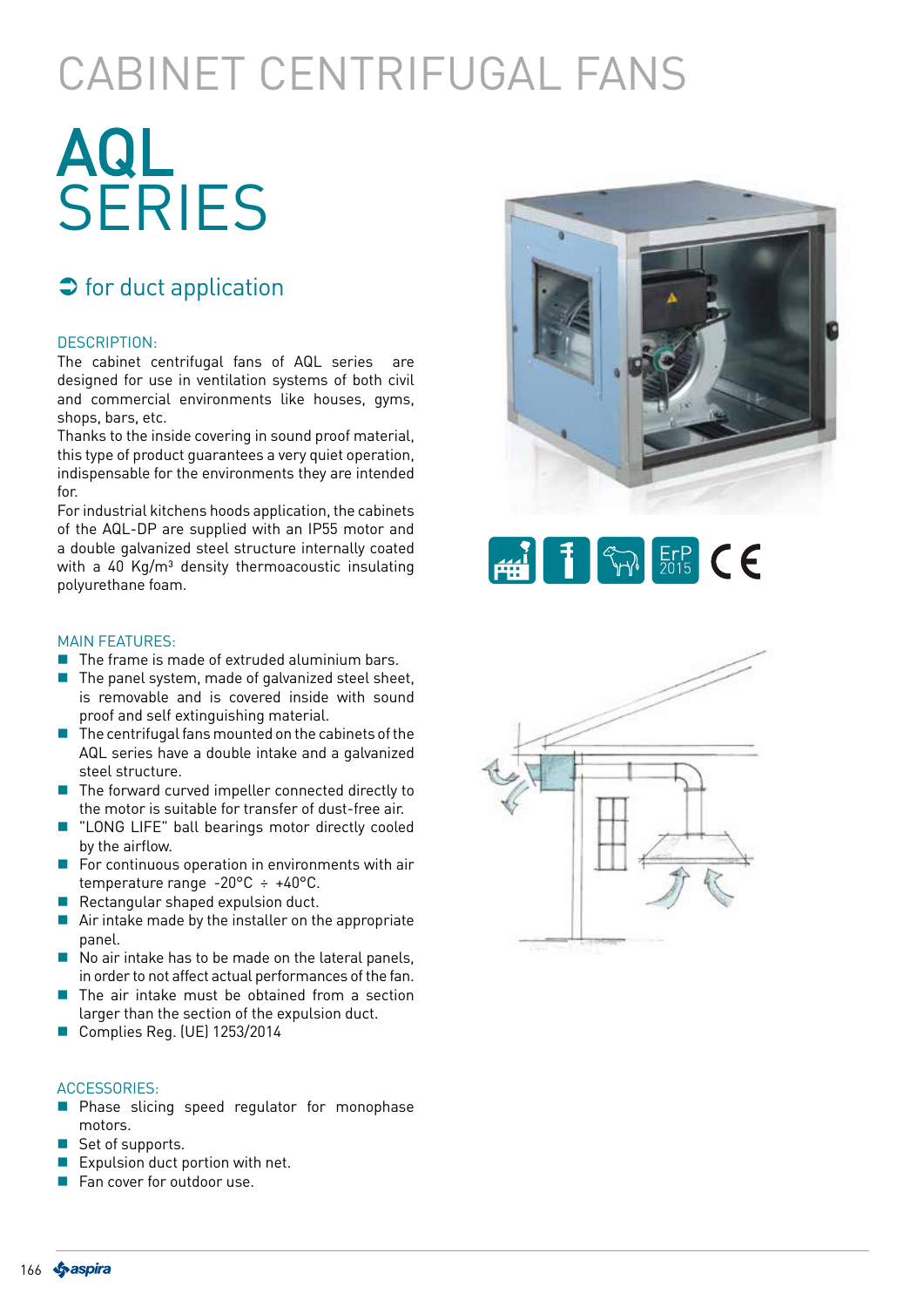## DIMENSIONS

| <b>MODEL</b> |     | R   | C   | BA  |     | Н   |
|--------------|-----|-----|-----|-----|-----|-----|
| AQL 9/7      | 232 | 262 | 50  | 500 | 500 | 500 |
| AQL 9/9      | 300 | 262 | 150 | 600 | 600 | 600 |
| AQL 10/10    | 331 | 289 | 90  | 600 | 600 | 600 |
| AQL 12/9     | 311 | 342 | 160 | 750 | 750 | 750 |
| AQL 12/12    | 395 | 342 | 160 | 750 | 750 | 750 |



supplied as standard in SX-DS version

## TECHNICAL SPECIFICATIONS

|             | AQL SERIES - MONOPHASE |         |                    |                |      |       |              |         |    |                 | 230V - 50HZ |
|-------------|------------------------|---------|--------------------|----------------|------|-------|--------------|---------|----|-----------------|-------------|
|             |                        |         | Pt max             | Ref.           | Rpm  |       | <b>MOTOR</b> |         |    | dB(A)           |             |
| <b>CODE</b> | <b>MODEL</b>           | $m^3/h$ | mmH <sub>2</sub> O | curves         | nom. | Kw    | A            | Cl. Is. | IP | 3 <sub>mt</sub> | Kg          |
|             |                        |         |                    | 4 POLES        |      |       |              |         |    |                 |             |
| AP13023     | AQL 9/7 M4             | 3200    | 52                 |                | 1400 | 0,373 | 3,8          | F       | 44 | 53,2            | 11,3        |
| AP13024     | AQL 9/9 M4             | 4000    | 49                 | $\overline{2}$ | 1400 | 0,55  | 4,4          | F       | 20 | 56,5            | 13,7        |
| AP13025     | AQL-DP 9/9 M4          | 4000    | 49                 |                | 1400 | 0,55  | 4,4          | F       | 20 | 56,5            | 15          |
| AP13027     | AQL 10/10 M4           | 3800    | 69                 | 3              | 1400 | 0,55  | 4,5          | F       | 44 | 60,5            | 15,3        |
| AP13028     | AQL-DP 10/10 M4        | 3800    | 69                 |                |      | 0,55  | 4,5          | F       | 44 | 60,5            | 17          |
|             |                        |         |                    | 6 POLES        |      |       |              |         |    |                 |             |
| AP13037     | AQL 12/9 M6            | 5500    | 36                 | 4              | 950  | 0.73  | 7,59         | F       | 20 | 60,8            | 25,8        |
| AP13038     | AQL 12/12 M6           | 6000    | 31                 | 5              | 950  | 1,1   | 8,35         | F       | 20 | 61,1            | 36,2        |
| AP13039     | AQL-DP 12/12 M6        | 6000    | 31                 |                | 950  | 1,1   | 8,35         | F       | 20 | 61,1            | 38          |

The noise level dB(A) refers to the fan present inside the cabinet.

|             | AQL SERIES - MONOPHASE |         |                    |         |                 |      |              |         |    |                 | 230V - 50HZ |
|-------------|------------------------|---------|--------------------|---------|-----------------|------|--------------|---------|----|-----------------|-------------|
|             |                        |         | Pt max             | Rif.    | R <sub>pm</sub> |      | <b>MOTOR</b> |         |    | dB(A)           |             |
| <b>CODE</b> | <b>MODEL</b>           | $m^3/h$ | mmH <sub>2</sub> 0 | curve   | nom.            | Kw   | А            | Cl. Is. | IP | 3 <sub>mt</sub> | Kg          |
|             |                        |         |                    | 6 POLES |                 |      |              |         |    |                 |             |
| AP13037     | AQL 12/9 M6            | 5500    | 36                 | b       | 950             | 0,73 | 7,59         | F       | 20 | 60,8            | 25,8        |
| AP13038     | AQL 12/12 M6           | 6000    | 31                 | 7       | 950             | 1.1  | 8.35         | F       | 20 | 61.1            | 36,2        |
| AP13039     | AQL-DP 12/12 M6        | 6000    | 31                 |         | 950             | 1,1  | 8,35         | F       | 20 | 61,1            | 38          |

The noise level dB(A) refers to the fan present inside the cabinet.

|             | AQL SERIES - THREE-PHASE |         |                    |             |      |      |      |               |    |                 | 400V - 50Hz |
|-------------|--------------------------|---------|--------------------|-------------|------|------|------|---------------|----|-----------------|-------------|
|             |                          |         | Pt max             | Rif.        | Rpm  |      |      | <b>MOTORE</b> |    | dB(A)           |             |
| <b>CODE</b> | <b>MODEL</b>             | $m^3/h$ | mmH <sub>2</sub> 0 | curves      | nom. | Kw   | А    | Cl. Is.       | IP | 3 <sub>mt</sub> | Kg          |
|             |                          |         |                    | 6 POLES     |      |      |      |               |    |                 |             |
|             | AP13045 AQL 12/9 T6      | 7100    | 37                 | 8           | 950  | 0,73 | 7,59 |               | 20 | 60,8            | 25,8        |
| AP13046     | AQL 12/12 T6             | 7600    | 36                 | $\mathsf Q$ | 950  | 1,1  | 8.35 | F             | 20 | 61,1            | 36,2        |
| AP13047     | AQL-DP 12/12 T6          | 7600    | 36                 |             | 950  | 1,1  | 8,35 | F             | 20 | 61.1            | 38          |

The noise level dB(A) refers to the fan present inside the cabinet.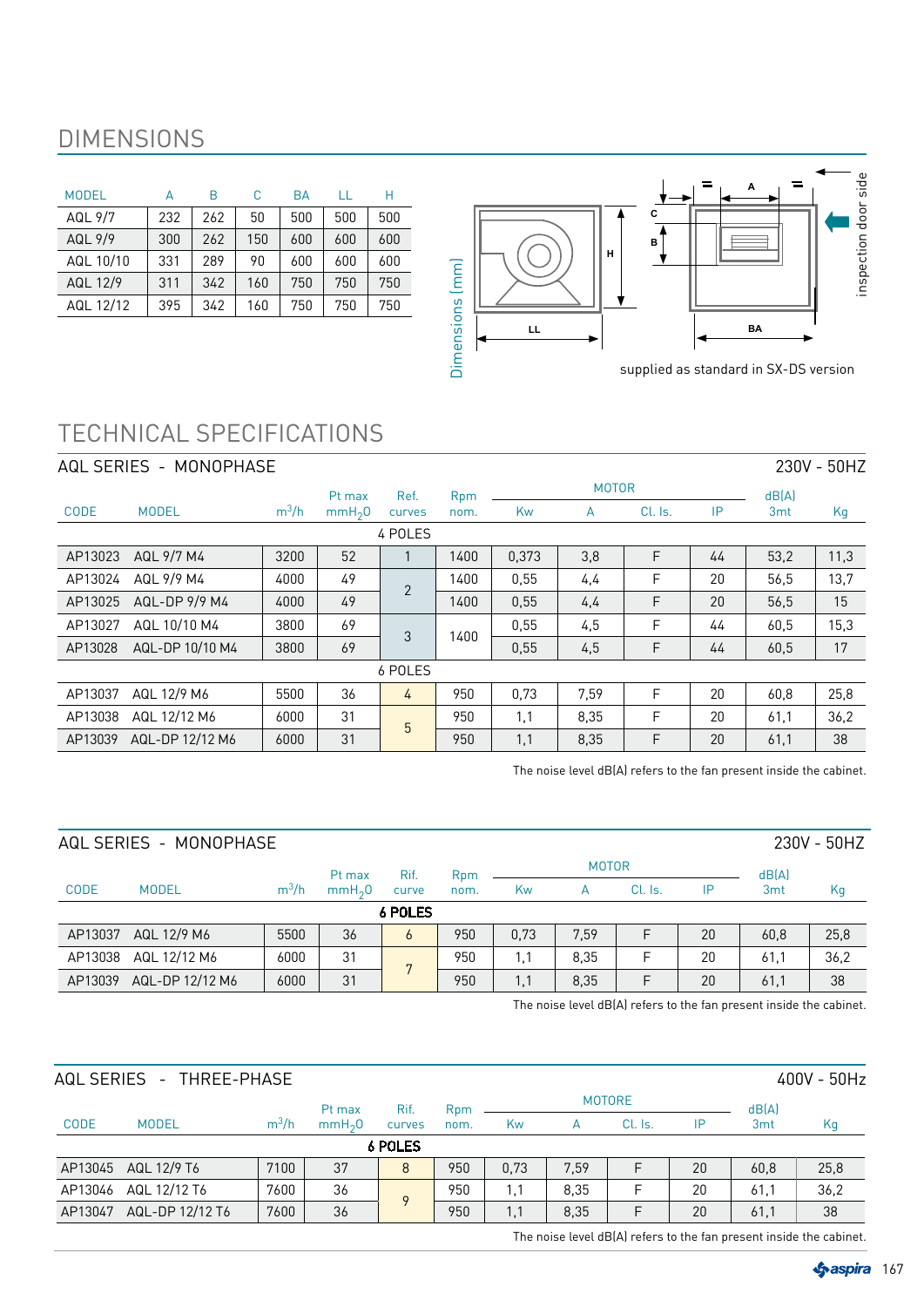## ACCESSORIES

## DUCT PORTION WITH NET

This accessory allows to expell the air horizontally and to avoid the entry of foreign bodies or rain into the fan.

| CODE             | MODEL             |
|------------------|-------------------|
| AP19351 TCE 9/7  |                   |
| AP19352 TCE 9/9  |                   |
|                  | AP19354 TCE 10/10 |
| AP19355 TCE 12/9 |                   |
|                  | AP19356 TCE 12/12 |



### FAN COVER FOR OUTDOOR USE

| <b>CODE</b><br>MODEL | for the AQL series models            |
|----------------------|--------------------------------------|
| AP19375 COV 1        | 9/7 M4                               |
| AP19376 COV 2        | 9/9 M4, 10/10 M4                     |
| AP19377 COV 3        | 12/9 M6, 12/9 T6, 12/12 M6, 12/12 T6 |

### SET 4 EYEBOLTS

| CODE<br>MODEL   | to control the AQL series models |
|-----------------|----------------------------------|
| AP19360 SFT4G1  | 9/7 M4, 9/9 M4                   |
| AP19361 SFT 4G2 | 10/10M4                          |
| AP19362 SFT 4G3 | 12/9 M6, 12/12 M6                |

## SET 4 SUPPORTS

CODE MODEL AP19365 SET 4P

## MONOPHASE SPEED REGULATORS

| <b>CODE</b> | <b>MODEL</b>    | to control the AQL series models |
|-------------|-----------------|----------------------------------|
|             | AP2642 RDV 5-MF | 9/7 M4                           |



| <b>CODE</b> | MUDEI             | to control the AQL series models    |
|-------------|-------------------|-------------------------------------|
|             | AP2645 RDV 10D-MF | 9/9 M4, 10/10 M4, 12/9 M6, 12/12 M6 |